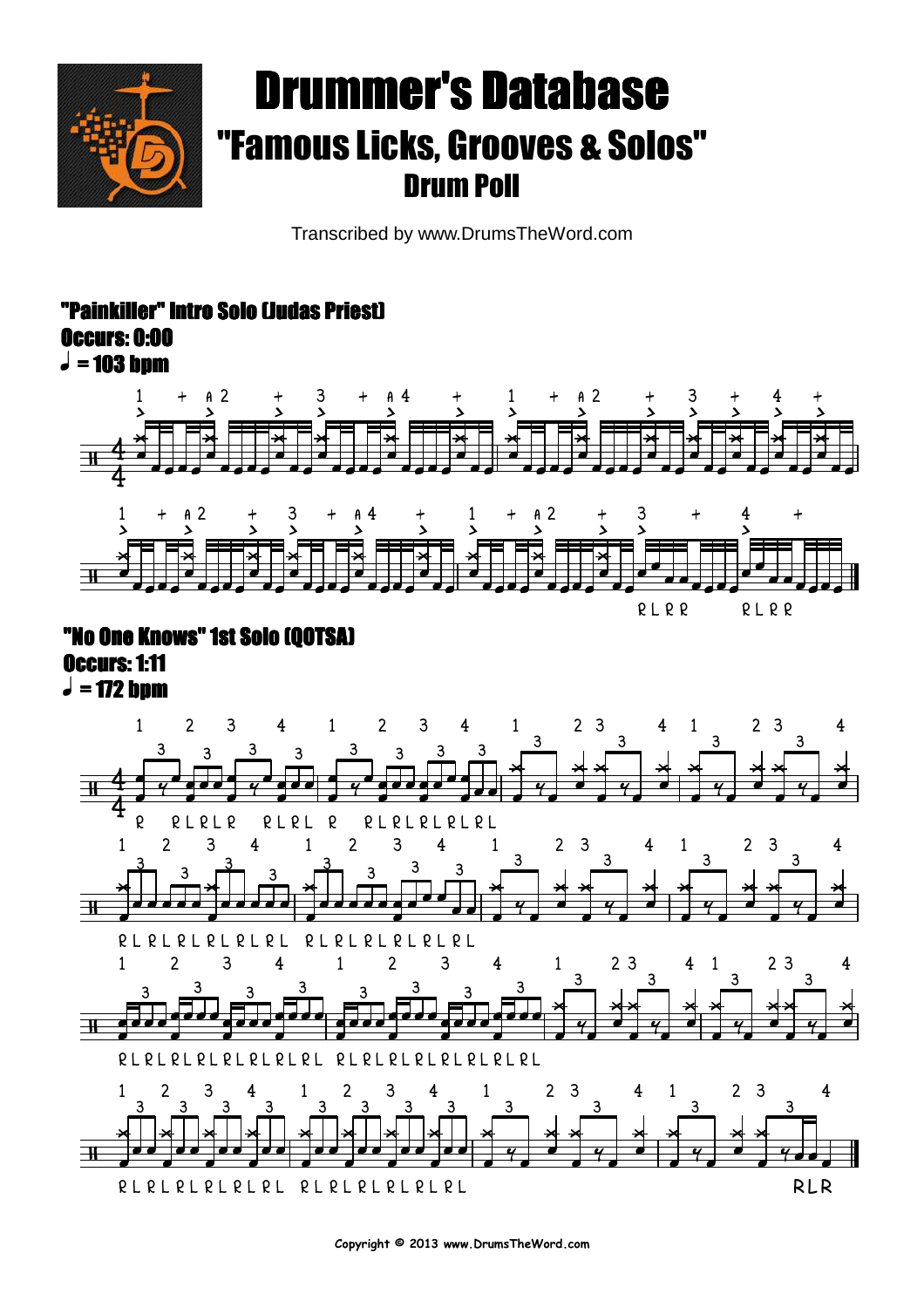

# Drummer's Database"Famous Licks, Grooves & Solos" Drum Poll

Transcribed by www.DrumsTheWord.com

### o One Knows" 3rd Solo (OOTSA) Occurs: 3:20



#### "Stream Of Consciousness" Intro Groove (Dream Theater) Occurs: 0:40

 $\boldsymbol{J}$  = 172 bpm

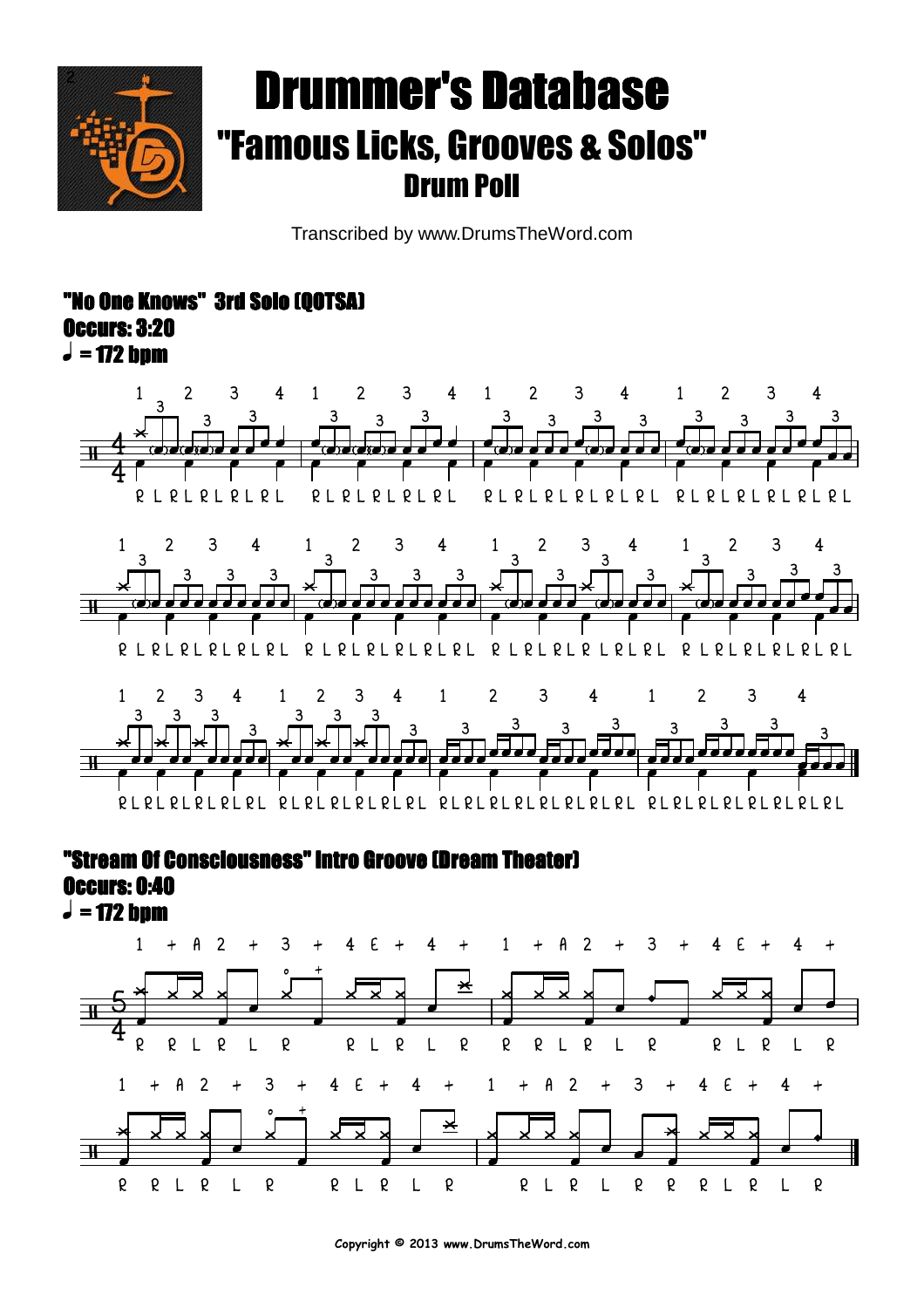

## Drummer's Database"Famous Licks, Grooves & Solos" Drum Poll

Transcribed by www.DrumsTheWord.com

#### $\boldsymbol{J}$  = 171 bpm "Rock & Roll" Final Drum Solo (Led Zeppelin) Occurs: 3:25

Note: Bonham played all 1/8th and 1/16th notes below as swung



#### "Ruin" Drum Fill (Lamb of God)

Occurs: 2:41



### $J = 95$  bpm "Blinded In Chains" Drum Fill (Avenged Sevenfold) **Occurs: 2:50**



**Copyright © 2013 www.DrumsTheWord.com**